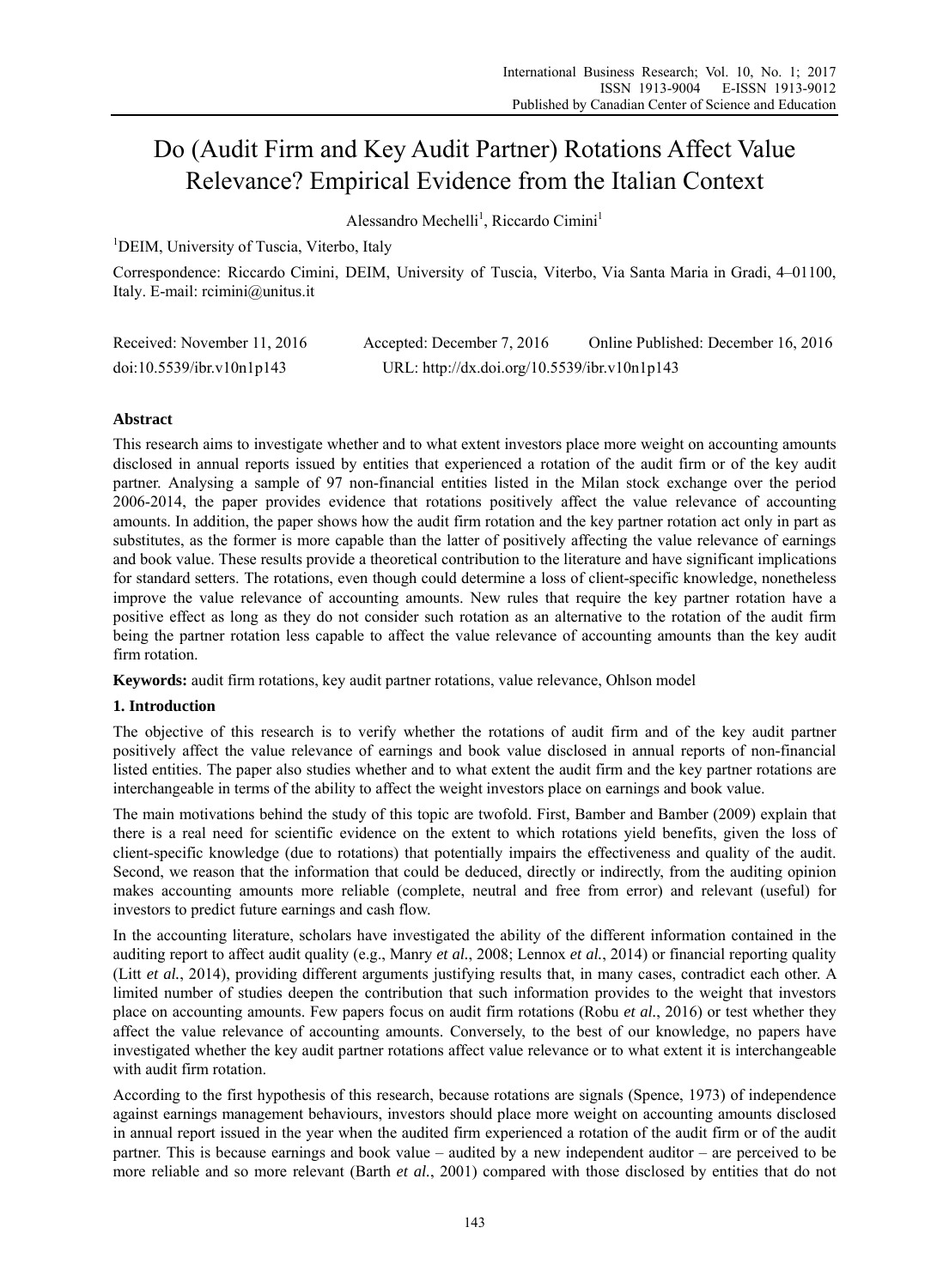experienced rotations. Even if we expect that both the audit firm and the key partner rotation positively affect the value relevance of accounting amounts, we believe that it is not reasonable to expect that they are perfectly interchangeable, as the audit firm rotation is more capable of affecting the value relevance of accounting amounts than the key partner rotation. Reasons for this can be found in Bamber and Bamber (2009), according to whom audit partner rotation is likely to yield second-order effects relative to the effects of audit firm rotation.

To study the effect of rotation on the value relevance of accounting amounts, the present study analyses a sample of 97 Italian non-financial listed entities, investigated over the period of 2006-2014. Value relevance has been assessed using a modified version of the price model (Ohlson, 1995) with variables deflated by the number of outstanding shares. The model includes, between the explicative variables, several interaction terms that control for the presence of a switch of the audit firm or of the key audit partner. These variables allow for testing whether divergence of value relevance between entities that experienced and did not experience rotations is statistically significant. Running regressions over the period analysed, the research results validate our hypotheses. The paper provides evidence that rotations positively affect the value relevance of accounting amounts. However, the audit firm rotation seems to be more capable than the partner rotation of influencing the weight that investors place on accounting amounts.

Findings contribute to the literature because they provide first evidence of how not only the audit firm rotation but also the partner rotation improves the value relevance of accounting amounts. In addition to validating the theoretical assumption that rotations are signals (Spence, 1973), the paper provides evidence about how audit firm rotations could be considered "strong" signals while the partner rotations are "weak" signals for investors. As a consequence, standard setters, issuing or amending the auditing standards, should be aware of the importance of rotations to increase the quality of financial reporting at least in terms of improving the reliability and thus the value relevance of accounting amounts. They also should consider that the rules on partner rotation cannot substitute for those of audit firm rotation for the different effects of such rules on the weight investors place on accounting amounts in supporting their investment strategies.

The paper proceeds as follows. Section 2 is dedicated to the literature review and to the development of the research hypotheses. Section 3 describes the research methodology followed to test the research hypotheses. Section 4 presents the sample selection strategy and descriptive statistics. Section 5 contains the main research findings. Finally, section 6 concludes the paper, including limitations and directions for further developments.

## **2. Literature Review and Hypotheses Development**

The term "value relevance" refers to the ability of accounting amounts to reflect the underlying economic value of a firm (Hung & Subramanyam, 2007), measured by stock market prices as a synthesis of market participants' beliefs about future cash flows and discount rates; therefore, accounting amounts are value relevant if they are associated with stock prices, and value relevance research assesses how well accounting amounts reflect information that investors use (Barth *et al.*, 2001). In the accounting literature, value relevance is considered a dimension of accounting quality (Barth *et al.*, 2008; Chen *et al.*, 2010), together with earnings management and conservatism, and can be grounded in the so-called positive accounting theory (PAT) stream of research that is considered an explanation for observed accounting and auditing practices.

There are few value relevance studies within the audit field of research, especially regarding the usefulness of information that investors can find in auditing reports to benefit for their investment strategies. Such information is not incorporated in earnings and book value. However, it helps investors to better understand accounting amounts, thus increasing their value relevance, particularly if such information is useful to form reasonable beliefs about the persistence of earnings, the risks entities will face in the future, the strategies entities can use to counterbalance them, and so on. According to Nilsson (2003), other information sources such as analysts' forecasts might be more timely than current accounting figures. In addition, non-financial information might be more relevant than accounting information for valuation.

The main categories of information that could be perceived, directly or indirectly, in the auditing reports and that could affect the value relevance of accounting amounts include:

- a) type of auditor (Big 4 vs. not Big 4);
- b) auditor opinion;
- c) auditor tenure;
- d) rotations (of audit firm or of the key audit partner).

The type of auditor can be found directly in the auditing report. This tends to be the information most often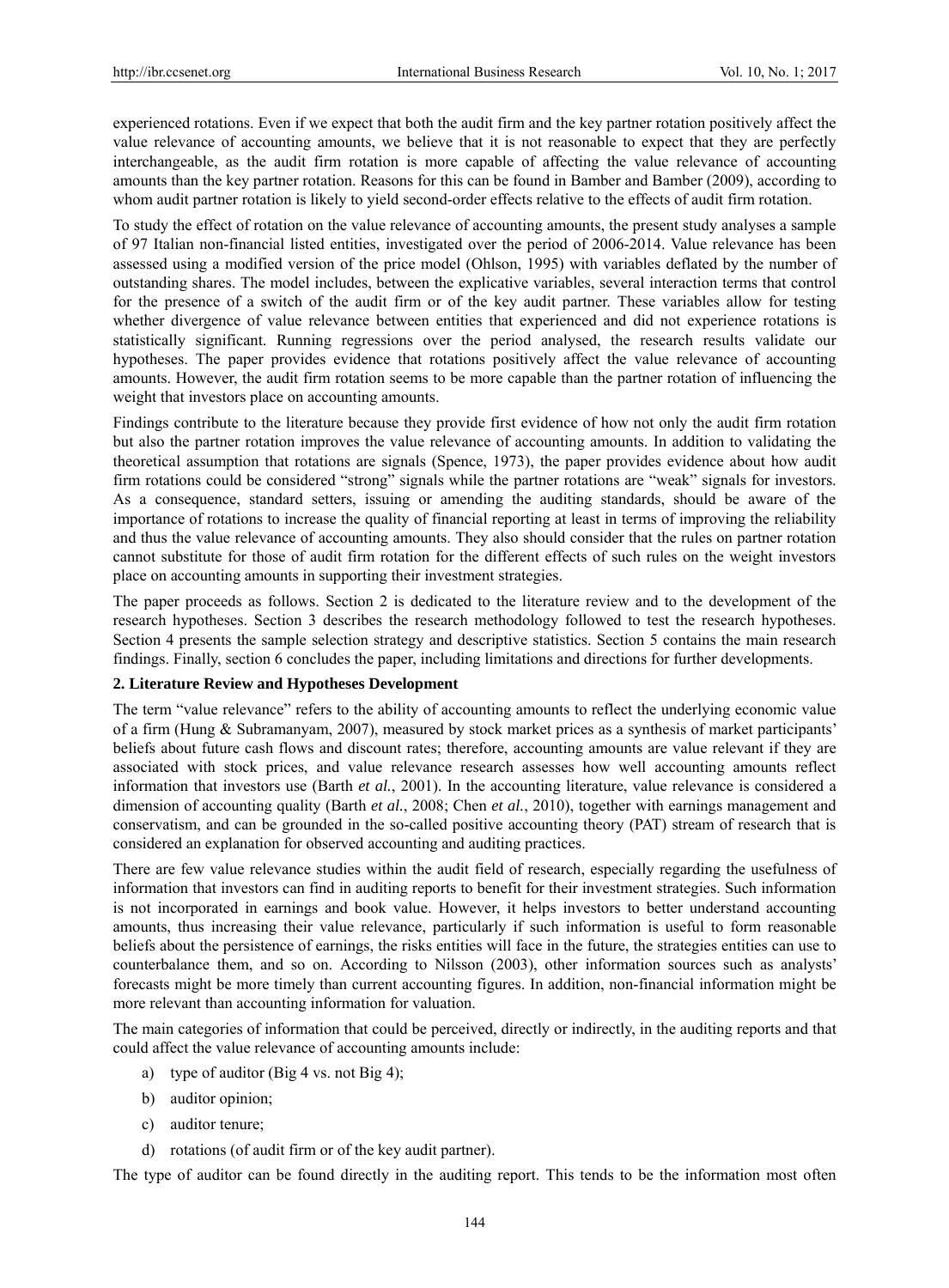investigated by scholars in the value relevance field of research. Scholars find that entities audited by Big 4 auditors are also those with the lowest cost of capital (Karjalainen, 2011) and those that provide a higher level of assurance and credibility (Hsien - Li & Hua, 2013) to lead investors to perceive accounting amounts audited by these audit firms more value relevant. In this regard, for the Taiwan market, Hsien - Li and Hua (2013) show that earnings and book value of equity audited by Big 4 auditors explain more variations in stock returns than those audited by non-Big 4 auditors. Similarly, Mihai (2016) and Dobre and Brad (2015), investigating a sample of Romanian listed companies find that the value relevance of accounting amounts disclosed by entities audited by Big 4 auditors is higher compared with those of entities audited by non-Big 4 auditors. Different results have been found by Robu & Robu (2015); analysing 59 Romanian listed companies observed over the period 2012-2013, the scholars found that the auditor's affiliation to the Big 4 group that releases a clean opinion does not have a significant influence on the relevance of the audited information. They argue that this is due to the need to respect the same audit standards and professional guidelines, irrespective of the size and the notoriety of the auditing company.

Like the name of the auditor, the audit opinion can also be found in the auditing report itself. According to Ittonen, (2012), the audit opinion increases the users' trust in the reported information and plays a basic role in the communication process between them and the company. As is the case with the type of auditor, there is an open debate in the literature about the usefulness of the auditor opinion. Karjalainen (2011) found that Finnish firms with modified audit reports have low quality accruals and high cost of debt capital. In the same vein, the results of Robu & Robu (2015) show that the reported earnings at the end of the financial exercise and for which an unqualified opinion was issued are positively associated with the share prices. This is true only for earnings, as the scholars found that a clean opinion does not affect the value relevance of book value of equity. Using the Tunisian market over the period of 2000-2005 as a reference, Hakim and Omri (2012) showed that accounting information value relevance is associated with the reputation, experience, and specialisation of the external auditors. Focusing on qualified opinion and, in particular, going-concern opinions, Blay *et al.* (2011) found that the market valuation is significantly altered from a focus on both the income statement and the balance sheet to a balance sheet-only focus in the year a company receives a first-time going-concern modified opinion. This is due to the fact that entities that receive such opinions are distressed entities, with the book value of the equity that, incorporating the liquidation option, is more useful for investors compared with the reported earnings. There are also scholars who found no evidence about the relation between the auditor opinion and the value relevance of accounting amounts. Analysing 156 companies listed on the Tehran Stock Exchange (TSE) over a period of 10 years, Banimahd *et al.* (2013) found that unqualified audit reports and other audit reports do not differ in the capital market.

Information regarding tenure is not found directly in a single auditing report. It is necessary to observe more reports over time to understand how long the same audit firm is working for the same client. Banimahd *et al.* (2013) found that when the tenure of auditors is long, it has a negative impact on the value relevance of accounting amounts. Assuming auditor tenure as a proxy of the independence of the auditor, the higher the tenure is, the more probable it is that opportunistic behaviours due to familiarity between the audit company and the audited company could make accounting amounts less reliable and relevant for investors' decisions. Although such arguments are convincing, there are scholars that find no relations between the value relevance of accounting amounts and tenure (Hakim & Omri, 2012). Other scholars, like Ghosh and Moon (2005), find that longer audit firm tenure is associated with greater value-relevance of reported earnings. Similarly, among studies that investigate the effect of tenure on audit quality, Manry *et al.* (2008) find that audit quality appears to increase with increased partner tenure. This finding is consistent with other studies (Geiger & Raghunandan, 2002; Johnson *et al.*, 2002; Myers *et al.*, 2003; Nagy, 2005) and also extends their findings by focusing on individual audit partners rather than on audit firms. Also Litt *et al.* (2014) observe low financial reporting quality following an audit partner change. Specifically, they find low financial reporting quality during the first two years with a new audit partner relative to the final two years with the outgoing partner.

Focusing on rotations, in the literature there are very few value relevance studies about audit firm rotations. In this regard, Robu *et al.* (2016) focused on 64 Romanian companies listed on the Bucharest Stock Exchange between 2006 and 2014. They found that the auditor's rotation significantly contributes to the change of the value relevance degree. This result should suggest that the length of the auditor mandate is inversely associated with the weight investors place on earnings and book value. In fact, rotation is a characteristic that enhancing the perceived independence of the auditor should provide confidence to investors toward the relevance and the reliability of accounting amounts other than, according to Salehi *et al.* (2009), the reliability of the auditors' reports. Rotations do not involve only the audit firm but also the key audit partner, yet in the literature there is a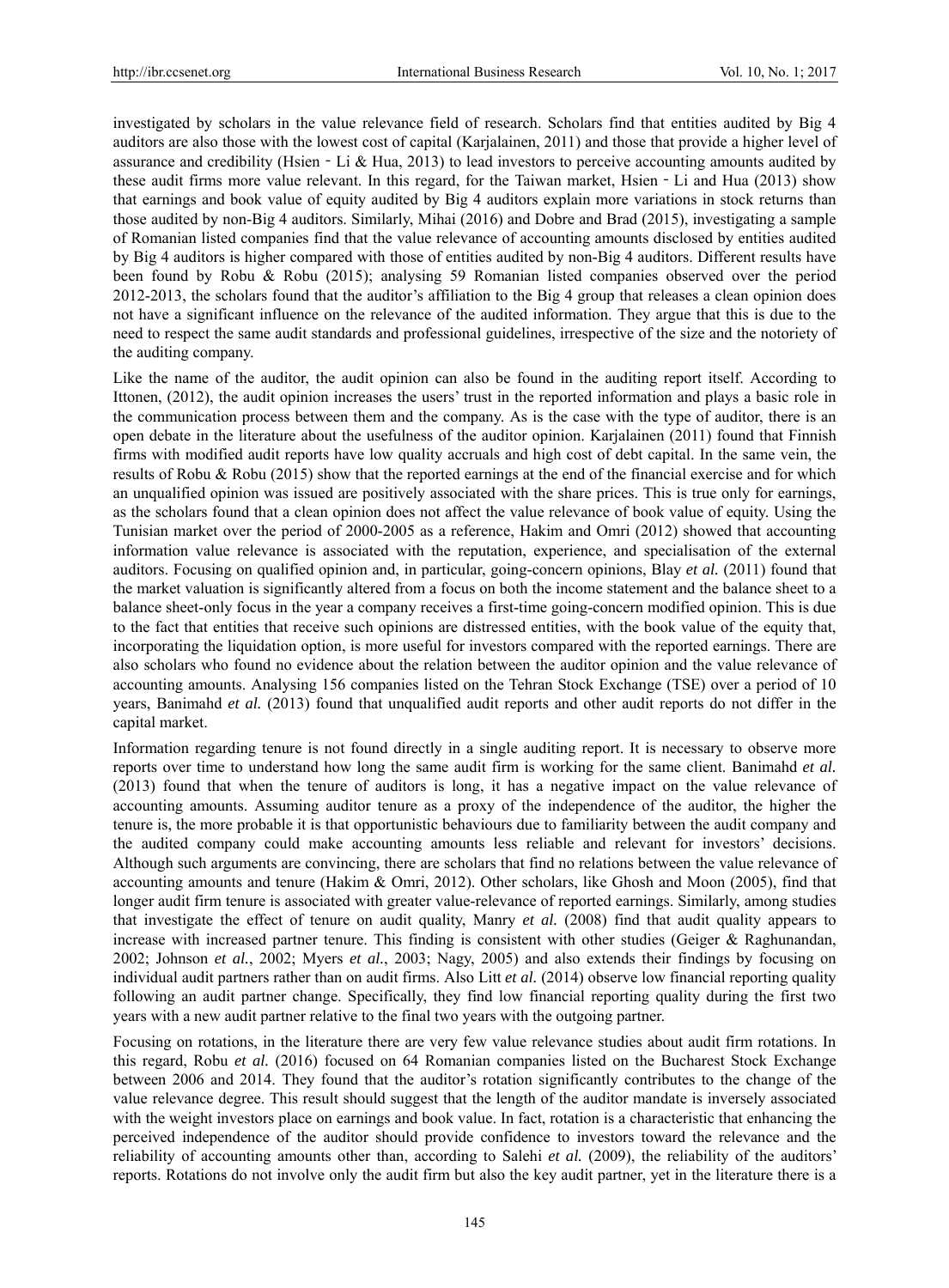lack of focus on the effect that such rotations have on the value relevance of accounting amounts. However, some scholars have investigated more general aspects, such as the capability of partner rotation to positively affect earnings quality. For instance, Chi *et al.* (2009) investigate the effectiveness of mandatory audit partner rotation in promoting audit quality in Taiwan, using both abnormal accruals and earnings response coefficients as a proxy for audit quality. Although their findings suggest that the audit quality of entities subject to mandatory audit-partner rotation in 2004 is higher than the audit quality of companies not subject to rotation in 2004, they find no difference between the audit quality of firms that experienced a mandatory rotation and that of those clients not subject to mandatory rotation or those whose audit partners rotated voluntarily. This conclusion led Bamber and Bamber (2009) to consider Chi *et al.* (2009) a "no-result" paper, which, nevertheless, made a significant contribution to the accounting literature. More recently, Lennox *et al.* (2014) find that mandatory rotation of engagement partners results in high quality audits in the years immediately following rotation, supporting the thesis that the pros of partner rotation on audit quality (positive peer review effect and a fresh perspective on the audit) outweigh the cons (loss of client-specific knowledge).

To formulate a plausible research hypothesis about the effect of rotations (of the audit firm and of the key audit partner) on the value relevance of accounting amounts, we have to consider rotations as a proxy of the independence of the auditor (Blandón Garcia & Argilés Bosch, 2013). Such independence should prevent collusive behaviours between the auditors and the managers, due to the familiarity with the client that is typical of a long audit tenure, and should increase the quality of monitoring activity against opportunistic behaviours of managers. It is from the PAT that we learn that, within the companies, managers use to select accounting procedures to maximize their utility functions. Because managers have flexibility to choose from a set of accounting policies in the face of changing circumstances, they will choose discretion for their own benefits, which opens the door for opportunistic behaviour ex post (Rath & Sun, 2008). The independence of the auditor, preventing opportunistic behaviours, should increase investors' perception of the reliability of accounting amounts, assuming reliability typical of information that is complete, neutral and free from error (IASB, 2010). In this regard, focusing on Irish companies, Kilcommins (1997) argues that independence and the reliability of financial statements were perceived to be significantly impaired when: the audit was performed by a non-Big Six firm, the audit environment was highly competitive, no audit committee existed, audit tenure was long, non-audit services were provided by audit personnel to audit clients, or the auditor took up an employment position with a former audit client. In this sense, investors, in presence of rotations that enhance the independence of the auditor, should consider accounting amounts more reliable – that is, more unaffected by earnings management behaviours. Thanks to the rotations, accounting amounts should be not only more reliable but also more relevant; that is, they should be more useful for making a decision, in the event that they are capable of making a difference in that decision (IASB, 2010). These considerations regarding the independence that rotations guarantee lead us to formulate the first hypothesis of this research:

## *H1: The rotations of the audit firm or of the key audit partner increase the value relevance of accounting amounts.*

The second objective of this paper is to verify whether audit firm rotation and partner rotation could be considered substitutes in affecting the value relevance of accounting amounts. To formulate a plausible research hypothesis, we have to consider rotations like signals to be useful to increase the public's confidence in audited financial statements and to rekindle a national debate on auditor independence and audit quality (Chi *et al.*, 2009). According to the theoretical framework of Spence (1973), signals are observable characteristics attached to an individual that are subject to manipulation by that individual. Thus, the audit firm rotation is a signal that the audited firm conveys to investors that have to select the best firms to which to allocate their capital. This signal should convince them that an independent auditor analyses, reviews, and develops an auditing opinion asserting the relevance and the faithfulness of the audit firm's financial statements for external users. Thanks to audit firm rotation, investors should perceive accounting amounts to be value relevant (Robu *et al.*, 2016). Key partner rotation also acts as a signal. However, unlike the audit firm rotation, it is conveyed by the audit firm to investors with the primary aim of enhancing credibility toward the auditor activity. Such rotation contributes to enhance the value relevance of accounting amounts only indirectly, consistent with the insight of Bamber and Bamber (2009), according to whom audit partner rotation is likely to yield effects that are second-order relative to the effects of audit firm rotation. In this regard, these scholars explain that in audit firm rotation, the new firm brings a new audit team, applies the (new) firm's own audit methodology, and also applies additional new client procedures. In audit partner rotation, in most cases all that changes is just the audit partner. Thus, audit partner rotation can improve independence if problems arise from the individual partner and the new engagement partner significantly influences the rest of the audit team, but partner rotation cannot solve independence problems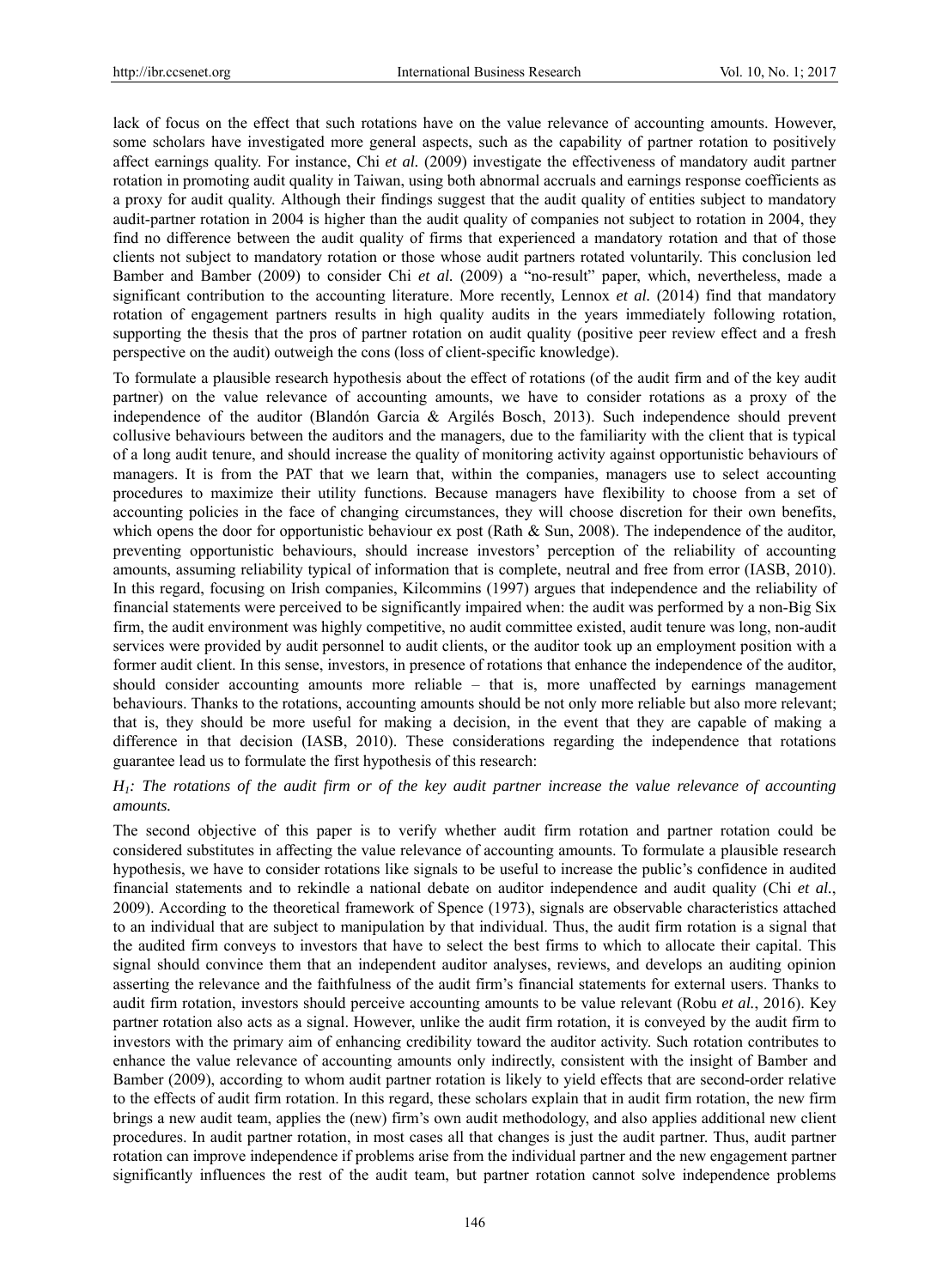arising from audit firm culture. Audit partner rotation is less likely to compromise audit team competence than partner rotation, because other elements of the audit team and technology remain in place, and legal liability increases incentives for the outgoing partner and the national office to train and monitor the incoming partner. This leads us to hypothesize that audit firm rotation and partner rotation are not perfect substitutes in affecting the value relevance of accounting amounts. For this reason, the signal conveyed by the client to rotate the audit firm prior to the legal term of its mandate could be considered a "strong" signal that is better able to affect the value relevance of earnings and book value compared with the key partner rotation, which could be considered a "weak" signal. Therefore, the second research hypothesis of this research is as follows:

*H2: The audit firm and the key audit partner rotations act only in part as substitutes, as the former is better able than the latter to positively affect the value relevance of accounting amounts.*

## **3. Methodology**

To verify whether the audit firm and the key audit partner rotations affect the value relevance of accounting amounts, this paper uses the modified version of the price model (Ohlson, 1995) with variables deflated by the number of shares. This alleviates biases in the research results due to the presence in the analysed sample of entities of different sizes (Barth & Clinch, 2009). Using a regression model for panel data and assuming the statistically significant regression coefficients as a measure of value relevance (Van Cauwenberge & De Beelde, 2007), the equation that this research uses to test  $H_1$  is as follows:

$$
P_{it} = \alpha_0 + \alpha_1 NIPS_{it} + \alpha_2 BVPS_{it} + \alpha_3 ROT_{it} + + \alpha_4 ROT_{it} xNIPS_{it} + \alpha_5 ROT_{it} xBVPS_{it} + \alpha_{t-1} T + \alpha_{s-1} S + \epsilon_{it}
$$
\n[1]

where:

 $P_{it}$  represents the price-per-share of firm *i* at the *t* fiscal-year end;

 $NIPS_{it}$  is net income per-share of firm *i* at the *t* fiscal-year end;

 $BVPS_{it}$  is book value of equity per-share of firm *i* at the *t* fiscal-year end;

 $ROT<sub>it</sub>$  is a dummy that assumes a value of 1 if a change of the audit firm or of the key audit partner is observed in the audit opinion attached to the consolidated annual reports issued by entity *i* at the end of fiscal-year *t*;

*T* and *S* are dummies that identify the *t*-1 years analysed and the *s*-1 industries analysed.

This specification allows for measuring the value relevance of earnings and book value reported in annual reports of entities that have not experienced any rotation; in addition, it provides a measure of the divergences in value relevance of accounting amounts disclosed by entities that experienced the rotation of the audit firm or of the key audit partner. In particular, the regression coefficients  $\alpha_1$  and  $\alpha_2$ , if statistically significant, are a measure of value relevance of earnings and book value disclosed by entities that, in a certain year, have not experienced either audit firm rotation or key audit partner rotation. Instead, the coefficients of the interaction terms ( $\alpha_4$  and  $\alpha_5$ ) measure the difference between the weight that investors place on accounting amounts disclosed by entities that experienced and did not experience a rotation. The expectation is to find them to be positive and statistically significant. The positive sign means that in entities that experienced rotations, accounting amounts are more value relevant; the statistical significance of coefficients means that the value relevance of accounting amounts is different between firms that experienced and did not experience rotations. To strengthen our findings about such differences, the research protocol tests the null hypothesis that coefficients  $\alpha_3$ ,  $\alpha_4$  and  $\alpha_5$  are jointly all equal to zero. If the test rejects this hypothesis, the research provides further evidence that there is a structural break (Chow, 1960) in the regression coefficients that measure the value relevance of earnings and book value between the groups of entities that experienced and did not experience a rotation over the period analysed. Therefore, if the regression coefficients of interaction terms are positive and statistically significant and the test rejects the null hypothesis mentioned above, we have enough evidence to support the hypothesis that investors place more weight on accounting amounts disclosed by entities that have experienced a rotation than on those disclosed by entities that have not.

Once it has been verified that rotations positively affect the value relevance of accounting amounts, this research investigates whether or not the audit firm and the key audit partner rotations are interchangeable. To do so, we split the variable ROT, and its interactions, into two dummy variables that distinguish audit firm rotations (AFR) from key partner rotations (KPR). The equation used to test the second hypothesis is as follows: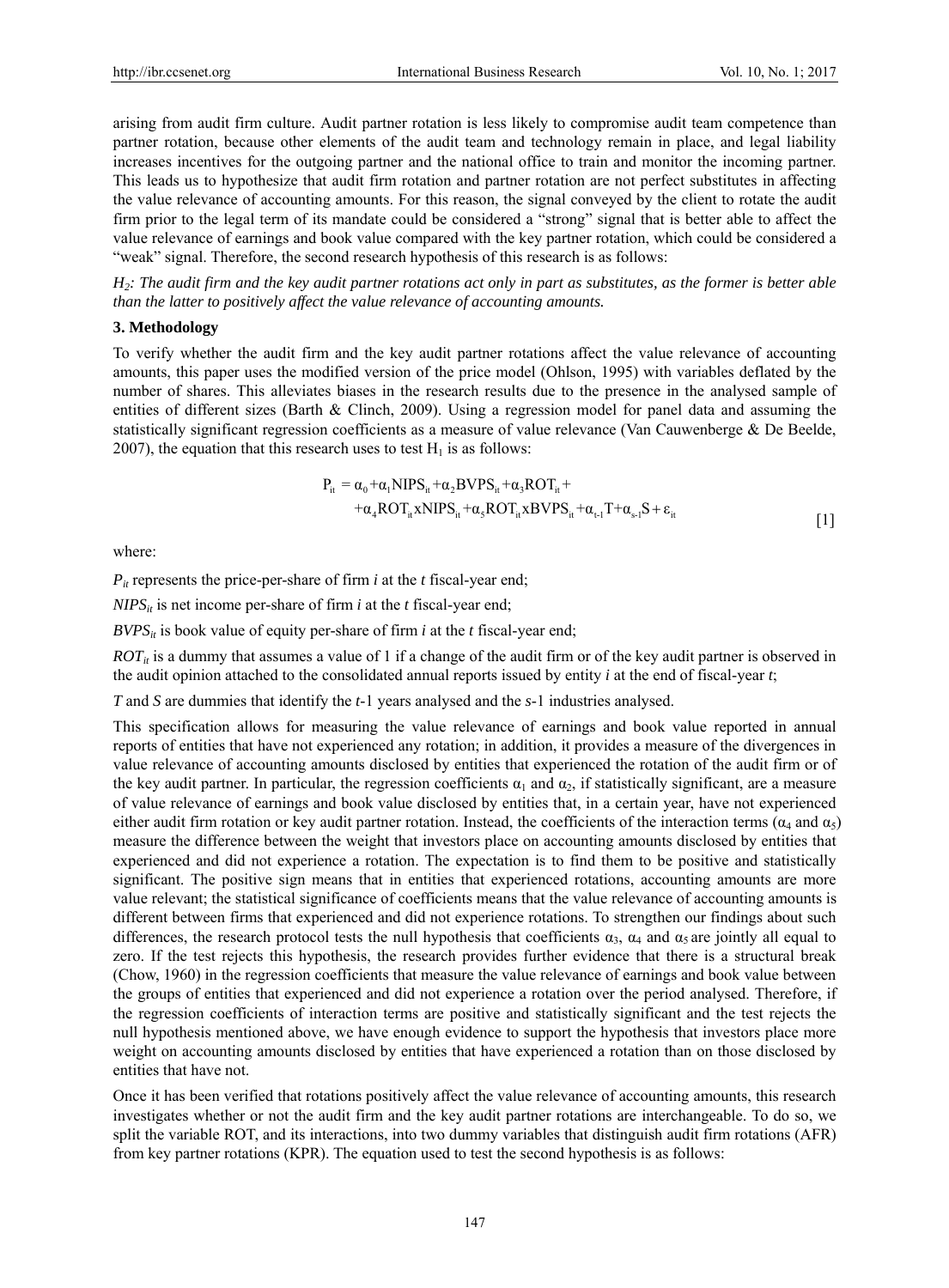$$
P_{it} = \alpha_0 + \alpha_1 NIPS_{it} + \alpha_2 BVPS_{it} + \alpha_3 AFR_{it}XNIPS_{it} + \alpha_4 KPR_{it}XNIPS_{it} + \n+ \alpha_5 AFR_{it}BVPS_{it} + \alpha_6 KPR_{it}XBVPS_{it} + \alpha_7 AFR_{it} \alpha_8 KPR_{it} + \alpha_{t-1} T + \alpha_{s-1} S + \varepsilon_{it}
$$
\n[2]

where:

 $AFR<sub>it</sub>$  is a dummy that assumes a value of 1 if a change of the audit firm is observed in a given year;

 $KPR_{it}$  is a dummy that takes a value of 1 if, within the same task to an audit firm, in a given year there has been a change of the audit partner.

Compared with equation (1), equation (2) includes, between the explicative variables, dummies that control for a switch of the audit firm (AFR) and of the audit partner (KPR), whose name is available on the audit opinion attached to the consolidated annual report of the analysed entities. Taking into account the meaning of the interaction terms (e.g., difference between the value relevance of accounting amounts disclosed by entities that experienced and did not experience a rotation), like  $ROT_{ii}xNIPS_{ii}$  and  $ROT_{ii}xBVPS_{ii}$ , the expectation is to find them to be positive and statistically significant, for the reasons explained above. Nevertheless, to validate the second research hypothesis (i.e., audit firm and the audit partner rotations act only in part as substitutes, as the former is better able than the latter to positively affect the value relevance of accounting amounts) two further conditions are required. First, concerning the value relevance of earnings,  $\alpha_3$  should be higher than  $\alpha_4$ ; in addition, regarding book value of equity,  $\alpha_5$  should be higher than  $\alpha_6$ . These expected results provide first evidence that the value relevance of accounting amounts is higher in the case of audit firm rotation than in the case of partner rotation. Second, the difference between  $α_3$  and  $α_4$  (regarding the positive effect of rotations on earnings) and between  $\alpha_5$  and  $\alpha_6$  (regarding the positive effect of rotations on book value) should be statistically significant. If this is the case, the paper provides evidence that audit firm rotation is better able than partner rotation to affect the value relevance of accounting amounts and thus that such rotations are not perfectly interchangeable in terms of the effects on the value relevance of accounting amounts.

## **4. Sample Selection and Descriptive Statistics**

The data required to implement the methodology described above refer to Italian entities listed over the period of 2006-2014 in the Milan stock exchange. The price per-share and the accounting amounts have been downloaded from the Amadeus database, while the name of the audit firm and of the key audit partner have been hand-collected from the consolidated annual reports available on the websites of the entities analysed. According to the Amadeus database, the number of entities with available data over the period analysed is 137; the final sample contains 97 entities. Exclusions include entities that do not end their fiscal year on  $31<sup>st</sup>$  December, in line with scholars involved in value relevance studies (e.g., Tsalavoutas *et al.*, 2012), and those for which the audit opinions were not available in at least one of the years analysed. In this regard, the audit opinions from fiscal year 2005 have also been collected in order to verify entities that in 2006 rotated the audit firm or simply the key audit partner. Before presenting the descriptive statistics and the research results, it may be useful to note that 85% of the annual reports prepared by the analysed entities have been audited by a Big 4 audit company, while the remaining 15% have been audited by non-Big 4 entities. Also, 98% of the annual reports analysed received a clean opinion, 0.6% received a qualified opinion, and 1.4% received an adverse opinion containing the "going-concern" exception.

In Table 1, we tabulate the main descriptive statistics of variables used to test the research hypotheses.

|                            | <b>Percentiles</b> |         |         |      |      |      |       | Mean  |          |         |
|----------------------------|--------------------|---------|---------|------|------|------|-------|-------|----------|---------|
|                            | $1\%$              | $5\%$   | 10%     | 25%  | 50%  | 75%  | 90%   | 95%   | 99%      |         |
| $P_{it}$                   | 0.15               | 0.44    | 0.72    | 1.69 | 4.25 | 9.95 | 22.58 | 33.6  | 96.87    | 9.92    |
| $NIPS_{it}$                | $-14.90$           | $-1.70$ | $-0.50$ | 0.00 | 0.20 | 0.60 | 1.30  | 2.40  | 5.60     | $-0.20$ |
| $BVPS_{it}$                | $-0.10$            | 0.45    | 0.85    | .70  | 3.40 | 7.10 | 17.30 | 25.40 | 248.00   | 9.90    |
| $\mathbf{ROT}_{it}$        | 0.00               | 0.00    | 0.00    | 0.00 | 0.00 | 0.00 | .00.  | 1.00  | 1.00     | 0.23    |
| $\rm AFR_{it}$             | $0.00\,$           | 0.00    | 0.00    | 0.00 | 0.00 | 0.00 | .00.  | 1.00  | $1.00\,$ | 0.10    |
| $\mathbf{KPR}_{\text{ir}}$ | 0.00               | 0.00    | 0.00    | 0.00 | 0.00 | 0.00 | .00.  | 0.00  | 1.00     | 0.13    |

Table 1. Descriptive statistics

The table provides interesting insights about the rotations. Over the period analysed, about 23% of the entities experimented a rotation, which involved the audit firm in 10% of the cases and the key audit partner in the other 13%.

Table 2 tabulates the correlation coefficients among the variables used to test our hypotheses.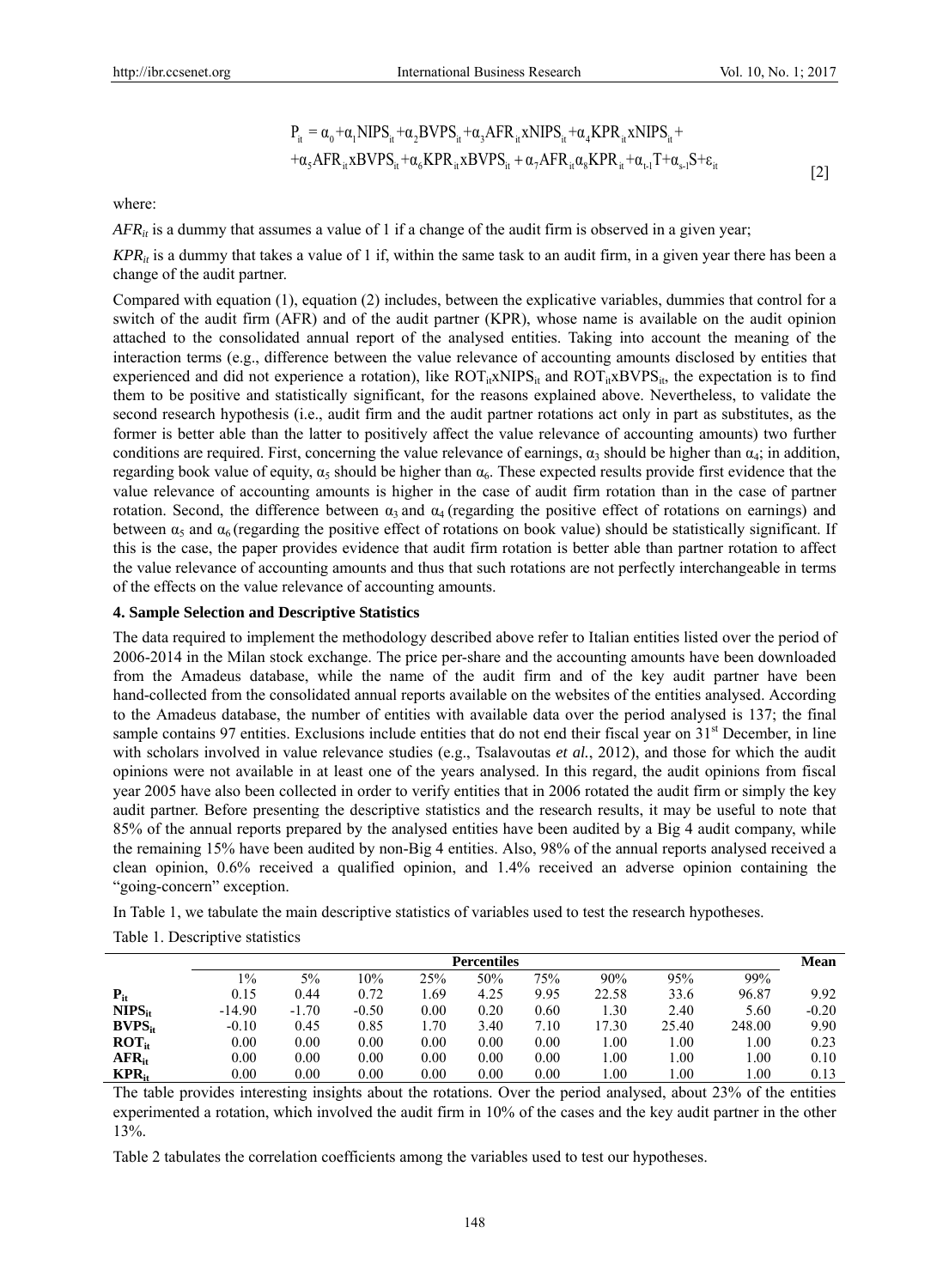#### Table 2. Correlation matrix

|                                              | $\mathbf{p}^{\text{H}}_{\text{H}}$ | $\ensuremath{\mathsf{NIPS}\xspace_\text{it}}$ | $\ensuremath{\mathsf{BVPS}}_{it}$ | $ROT_{it}$ | $\Delta \text{FR}_{\text{i}t}$ | $\rm KPR_{it}$ | <b>AFRxNIPS</b> <sub>it</sub> | $\rm \mathbf{KPR}\mathbf{xNIPS}_{it}$ | <b>AFRxBVPS</b> <sub>it</sub> | $\rm KPRxBVPS_{it}$ |
|----------------------------------------------|------------------------------------|-----------------------------------------------|-----------------------------------|------------|--------------------------------|----------------|-------------------------------|---------------------------------------|-------------------------------|---------------------|
| $P_{it}$                                     |                                    |                                               |                                   |            |                                |                |                               |                                       |                               |                     |
| $NIPS_{it}$                                  | $-0.03$                            | 1                                             |                                   |            |                                |                |                               |                                       |                               |                     |
| BVPS <sub>it</sub>                           | $0.63***$                          | $-0.10***$                                    |                                   |            |                                |                |                               |                                       |                               |                     |
| $ROT_{it}$                                   | 0.01                               | 0.02                                          | 0.02                              | 1          |                                |                |                               |                                       |                               |                     |
| $AFR_{it}$                                   | 0.02                               | 0.01                                          | 0.01                              | $0.63***$  |                                |                |                               |                                       |                               |                     |
| $KPR_{it}$                                   | $-0.01$                            | 0.01                                          | 0.02                              | $0.69***$  | $-0.12***$                     | 1              |                               |                                       |                               |                     |
| $AFRxNIPS_{it}$                              | $0.12***$                          | $0.12***$                                     | $0.07***$                         | 0.04       | $0.06*$                        | $-0.01$        |                               |                                       |                               |                     |
| <b>KPRxNIPS</b> it                           | $0.27***$                          | $0.07***$                                     | $0.26***$                         | $0.17***$  | $0.26***$                      | $-0.03$        | $0.57***$                     |                                       |                               |                     |
| $AFRxBVPS_{it}$                              | 0.04                               | $0.16***$                                     | $0.07***$                         | 0.01       | $-0.01$                        | 0.02           | 0.01                          | 0.001                                 | $\mathbf{1}$                  |                     |
| $KPRxBVPS_{it}$                              | $0.10***$                          | $0.08***$                                     | $0.23***$                         | $0.22***$  | $-0.03$                        | $0.31***$      | $-0.01$                       | $-0.004$                              | $0.51***$                     |                     |
| Mean VIF of equations 1 and 2: 1.19 and 1.21 |                                    |                                               |                                   |            |                                |                |                               |                                       |                               |                     |

Correlation coefficients different from zero at  $1\%$  (\*\*\*),  $5\%$  (\*\*) and  $10\%$  (\*) level of significance

Correlation coefficients do not appear to be high enough to cause a concern of multicollinearity problems. In fact, the mean variance inflation factor (VIF) figures for equations (1) and (2) are 1.19 and 1.21 respectively.

#### **5. Research Findings**

Tables 3 and 4 below tabulate the main findings of our analysis that are useful to test our two research hypotheses.

Table 3. Findings (equation 1)

|                                       | Predicted signs | Coefficients | $P-value$ | Number of obs.: 873              |  |  |
|---------------------------------------|-----------------|--------------|-----------|----------------------------------|--|--|
| $NIPS_{it}$                           | $^+$            | $+0.14$      | $+0.001$  | $R^2$ : 0.530                    |  |  |
| $BVPS_{it}$                           |                 | $+1.81$      | $+0.000$  | Test statistic<br>$ROT_{ii} = 0$ |  |  |
| $ROT_{it}$                            |                 | $-1.08$      | $+0.307$  | $ROT_{it}xNIPS_{it} = 0$         |  |  |
| $ROTxNIPS_{it}$                       | $\, +$          | $+0.63$      | $+0.012$  | $ROT_{it}xBVPS_{it} = 0$         |  |  |
| $ROTxBVPS_{it}$                       | $\, +$          | $+0.07$      | $+0.033$  | F-statistic: 6.21                |  |  |
| Intercept                             | $+/-$           | $+3.35$      | $+0.410$  |                                  |  |  |
| Value statistically significant at 1% |                 |              |           |                                  |  |  |

Table 3 validates our first research hypothesis, which states that investors place more weight on earnings and book value disclosed by entities that have experienced a rotation. The regression coefficient that measures the value relevance of earnings (NIPS<sub>it</sub>) of the first group of entities that have not experienced any rotation is  $+0.14$ . The regression coefficient of earnings for the second group of entities that experienced a rotation is +0.77, and thus the divergence in value relevance between the groups of entities  $(ROTxNIPS_{it})$  is positive and statistically significant (+0.63). Similarly, the regression coefficient that measures the value relevance of book value (BVPS<sub>ii</sub>) of the first group of entities that have not experienced any rotation is +1.81. The regression coefficient of book value for the second group of entities that have experienced a rotation is +1.88, and thus the divergence in value relevance between these groups of entities (ROTxBVPS<sub>it</sub>) is positive and statistically significant (+0.07). In testing the significance of the difference between the value relevance of earnings and the book value of the two groups of entities, the results of the test statistic tabulated in Table 3 show that the null hypothesis that such difference is not statistically significant is rejected at the 1% level. So, the findings tabulated in Table 3 also suggest that the weight that investors place on accounting amounts disclosed by entities that have experienced a rotation is not only higher than but also statistically different from the weight placed on accounting amounts disclosed by entities that have not experienced a rotation. Once we verified that rotations have these desirable effects, we tested whether the audit firm rotation is better able than the key partner rotation to positively affect the value relevance of accounting amounts. In this regard, table 4 below presents the research findings useful to test the second research hypothesis.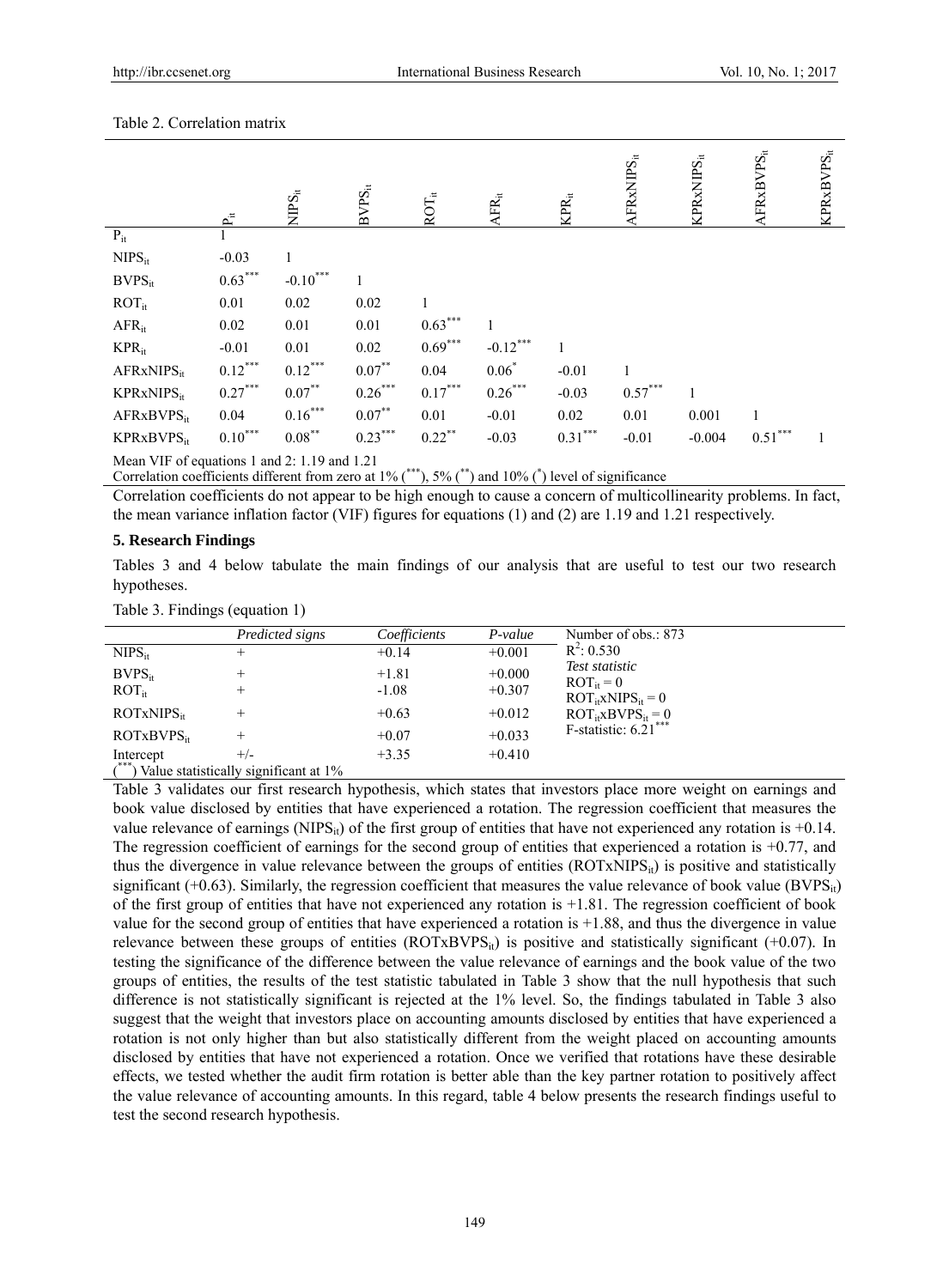|                                       | Predicted signs | Coefficients | P-value  | Number of obs.: 873                                   |  |  |
|---------------------------------------|-----------------|--------------|----------|-------------------------------------------------------|--|--|
| $NIPS_{it}$                           | $^{+}$          | $+0.14$      | $+0.001$ | $R^2$ : 0.537                                         |  |  |
| $BVPS_{it}$                           | $^{+}$          | $+1.82$      | $+0.000$ |                                                       |  |  |
| AFRxNIPS <sub>it</sub>                | $^{+}$          | $+0.93$      | $+0.029$ | Test: AFRxNIPS <sub>it</sub> - KPRxNIPS <sub>it</sub> |  |  |
| $KPRxNIPS_{it}$                       | $^{+}$          | $+0.74$      | $+0.017$ | F-statistic: 4.38                                     |  |  |
| $AFRxBVPS_{it}$                       | $^{+}$          | $+0.10$      | $+0.011$ | Test: AFRxBVPS <sub>it</sub> - KPRxBVPS <sub>it</sub> |  |  |
| $KPRxBVPS_{it}$                       | $^{+}$          | $-0.06$      | $+0.275$ | F-statistic: 4.03                                     |  |  |
| $AFR_{it}$                            | $^+$            | $-0.45$      | $+0.753$ |                                                       |  |  |
| $KPR_{it}$                            | $^{+}$          | $-0.75$      | $+0.586$ |                                                       |  |  |
| Intercept                             | $+/-$           | $+3.34$      | $+0.687$ |                                                       |  |  |
| Value statistically significant at 5% |                 |              |          |                                                       |  |  |

#### Table 4. Findings (equation 2)

The table validates our second research hypothesis that audit firm rotation and key partner rotation act only in part as substitutes, affecting the value relevance of accounting amounts in different manners. Regarding the value relevance of earnings, the regression coefficient in entities that have not experienced a rotation (NIPS $_{il}$ ) is  $+0.14$ . In entities that experienced the audit firm rotation, the coefficient is  $+1.07$ , while in entities that experienced the key audit partner rotation, the coefficient is +0.88. The divergence between the value relevance of earnings in entities that experienced the audit firm rotation and that of earnings in entities that did not experience rotation is  $+0.93$  (see AFRxNIPS<sub>it</sub>) and is statistically different from zero at 5%. The divergence between the value relevance of earnings in entities that experienced a key audit partner rotation and that of earnings in entities that did not experience rotation is  $+0.74$  (see KPRxNIPS<sub>it</sub>) and is statistically different from zero at 5%. Therefore, the positive effect of the audit firm rotation is higher than the positive effect of the key partner rotation. The test statistic tabulated in Table 4 shows that the difference between the coefficients of AFRxNIPS<sub>it</sub> and KPRxNIPS<sub>it</sub> is statistically different from zero at 5% (F-statistic = 4.38). Regarding the value relevance of book value, the regression coefficient in entities that have not experienced rotation  $(BVPS_{ii})$  is +1.82. In entities that experienced the audit firm rotation, the coefficient is +1.92, while in entities that experienced the key audit partner rotation, it is +1.82. In fact, while the divergence between the value relevance of book value in entities that experienced the audit firm rotation versus those that did not experience rotation is  $+0.10$  (see AFRxBVPS<sub>it</sub>) and is statistically different from zero at 5%, the divergence between the value relevance of book value in entities that experienced and did not experience rotations of the partner is 0, indicating that KPRxNIPS<sub>it</sub> is not statistically significant. Therefore, for the value relevance of book value of equity, the positive effect of the audit firm rotation is higher than the effect (null) of the key partner rotation. The test statistics tabulated in Table 4 show that the difference between  $AFRxBVPS<sub>it</sub>$  and  $KPRxBVPS<sub>it</sub>$  is statistically different from zero at 5% (F-statistic = 4.03). Findings tabulated in Table 4 also show that disaggregating ROT in AFR and KPR rotations positively affects the value relevance of accounting amounts in most of the cases. Nevertheless, the results unanimously suggest that investors place more weight on earnings and book value when entities switch the audit firm rather than the key audit partner. This result validates the reasoning of our hypothesis that these forms of rotation act only in part as substitutes, consistent with the insight of Bamber and Bamber (2009) that audit partner rotation is likely to yield effects that are second-order compared with the effects of audit firm rotation.

#### **6. Conclusions**

The aim of this research is to verify the effect of both the audit firm and the key partner rotation on the value relevance of accounting amounts. Even though the literature is quite consistent in recognizing the positive effect of audits on the financial reporting quality, different results arise when investigating the effect of audit firm rotation on the value relevance of accounting amounts. In fact, there are two opposite effects that occur following the rotation. The first is the increase in reliability due to the limitation of opportunistic behaviours, while the second is the reduction of the loss of client-specific knowledge. Therefore, doubts arise regarding the combined effect of rotations on the value relevance of accounting amounts. In addition, no papers have investigated the effect of the key audit partner rotation on value relevance and the possibility that such a rotation could be considered a substitute of the audit firm rotation.

By using a sample of 97 Italian listed companies investigated over the period of 2006-2014, our research reached two results. The first result is that the increase of the reliability of accounting amounts due to rotations, both of the audit firm and of the partner, increases the value relevance of accounting amounts. The second result is that, as expected, the two kinds of rotations – audit firm and key partner – are not perfect substitutes. In fact, even though both rotations are signals, only the change of the audit firm implies a full change of the team, with new people and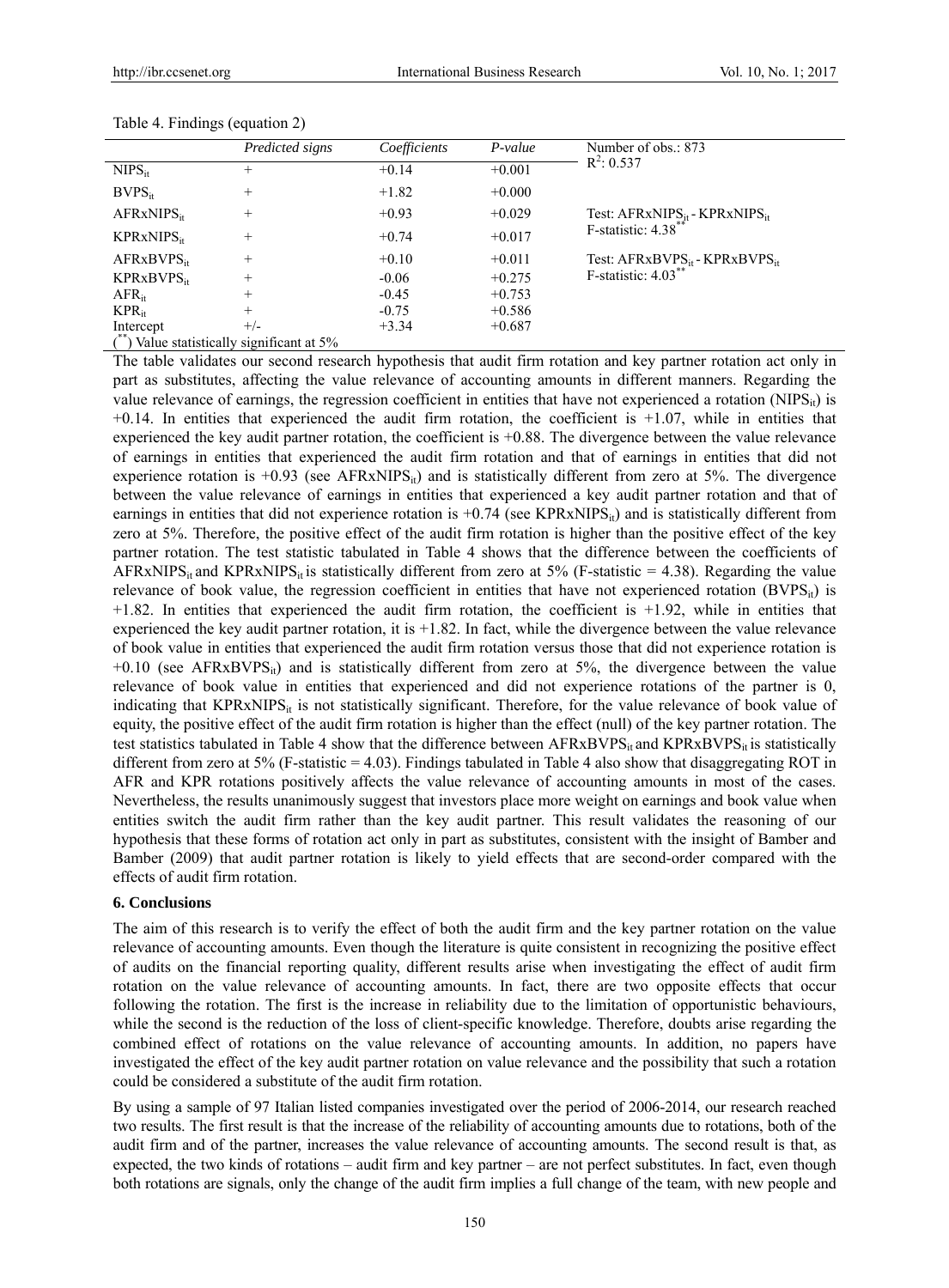new procedures, while the change of the key partner often is limited to the substitution of a single person.

Our results have implications for both researchers and regulators. For scholars, our paper adds to the existing literature, both on the real effect of two kinds of rotations on the value relevance of accounting amounts and on the possibility of considering them as substitute. With reference to regulators, our results show that the rotations, even though could determine a loss of client-specific knowledge, nonetheless improve the value relevance of accounting amounts. However, new rules that require the key partner rotation have a positive effect as long as they do not consider such rotation as an alternative to the rotation of the audit firm.

Regarding limitations, we should consider that the need to hand-collect data implies that our analysis is limited to a single country. Future research could extend the investigation to other countries. However, the kind of variables we investigated should ensure that results we found in Italy are not influenced by individual country characteristics.

#### **References**

- Bamber, E. M., & Bamber, L. S. (2009). Discussion of "Mandatory Audit Partner Rotation, Audit Quality, and Market Perception: Evidence from Taiwan". *Contemporary Accounting Research, 26*(2), 393-402. https://doi.org/10.1506/car.26.2.3
- Banimahd, B., Poorzamani, Z., & Ahmadi, S. A. (2013). The Value Relevance of Audit report, Auditor Type and Auditor Tenure: Evidence from Iran. *Asian Journal of Finance & Accounting, 5*(1), 89-103. http://dx.doi.org/10.5296/ajfa.v5i1.2787
- Barth, M. E., & Clinch, G. (2009). Scale Effects in Capital Markets-Based Accounting Research. *Journal of Business Finance & Accounting, 36*(3-4), 253-288. https://doi.org/10.1111/j.1468-5957.2009.02133.x
- Barth, M. E., Beaver, W. H., & Landsman, W. R. (2001). The Relevance of the Value-Relevance Literature for Financial Accounting Standard Setting: Another View. *Journal of Accounting and Economics, 31*(1), 77-104. http://dx.doi.org/10.1016/S0165-4101(01)00019-2
- Barth, M. E., Landsman, W. R., & Lang, M. H. (2008). International Accounting Standards and Accounting Quality. *Journal of Accounting Research, 64*(3), 467-498. https://doi.org/10.1111/j.1475-679X.2008.00287.x
- Blandón, G. J., & Argilés Bosch, J. M. (2013). Audit tenure and audit Qualifications in a low litigation risk setting: An analysis of the Spanish market. *Estudios De Economia, 40*(2), 133-156. http://dx.doi.org/10.4067/S0718-52862013000200002
- Blay, A. D., Geiger, M. A., & North, D. S. (2011). The Auditor's Going-Concern Opinion as a Communication of Risk. *Auditing: A Journal of Practice and Theory, 30*(2), 77-102. http://dx.doi.org/10.2308/ajpt-50002
- Chen, H., Tang, Q., Jiang, Y., & Lin, Z. (2010). The Role of International Financial Reporting Standards in Accounting Quality: Evidence from the European Union. *Journal of International Financial Management and Accounting, 21*(3), 220-278. https://doi.org/10.1111/j.1467-646X.2010.01041.x
- Chi, W., Huang, H., Liao, Y., & Xie, H. (2009). Mandatory audit partner rotation, audit quality, and market perception: Evidence from Taiwan. *Contemporary Accounting Research, 26*(2), 359-391. https://doi.org/10.1506/car.26.2.2
- Chow, G. C. (1960). Tests of equality between sets of coefficients in two linear regressions. *Econometrica, 28*(3), 591-605. https://doi.org/10.2307/1910133
- Dobre, F., & Brad, L. (2015). A Research Regarding the Influence of Financial Audit and of Corporate Governance on Value Relevance. *Audit Financiar, 13*(131), 116-126.
- Geiger, M., & Raghunandan, K. (2002). Auditor Tenure and Audit Reporting Failures. *Auditing: A Journal of Practice and Theory, 21*(1), 67-78. http://dx.doi.org/10.2308/aud.2002.21.1.67
- Ghosh, A., & Moon, D. (2005). Auditor tenure and perceptions of audit quality. *The Accounting Review, 80*(2), 585-612. http://dx.doi.org/10.2308/accr.2005.80.2.585
- Hakim, I. H., & Omri, M. A. (2012). Quality of the external auditor and value relevance of accounting information: case of the listed Tunisian companies. *International Journal of Technology, Policy and Management, 12*(1), 79-97. http://dx.doi.org/10.1504/IJTPM.2012.044970
- Hsien,L. L., & Hua, L. (2013). Do Big 4 audit firms improve the value relevance of earnings and equity? *Managerial Auditing Journal, 28*(7), 628-646. http://dx.doi.org/10.1108/MAJ-07-2012-0728
- Hung, M., & Subramanyam, K. R. (2007). Financial statement effects of adopting international accounting